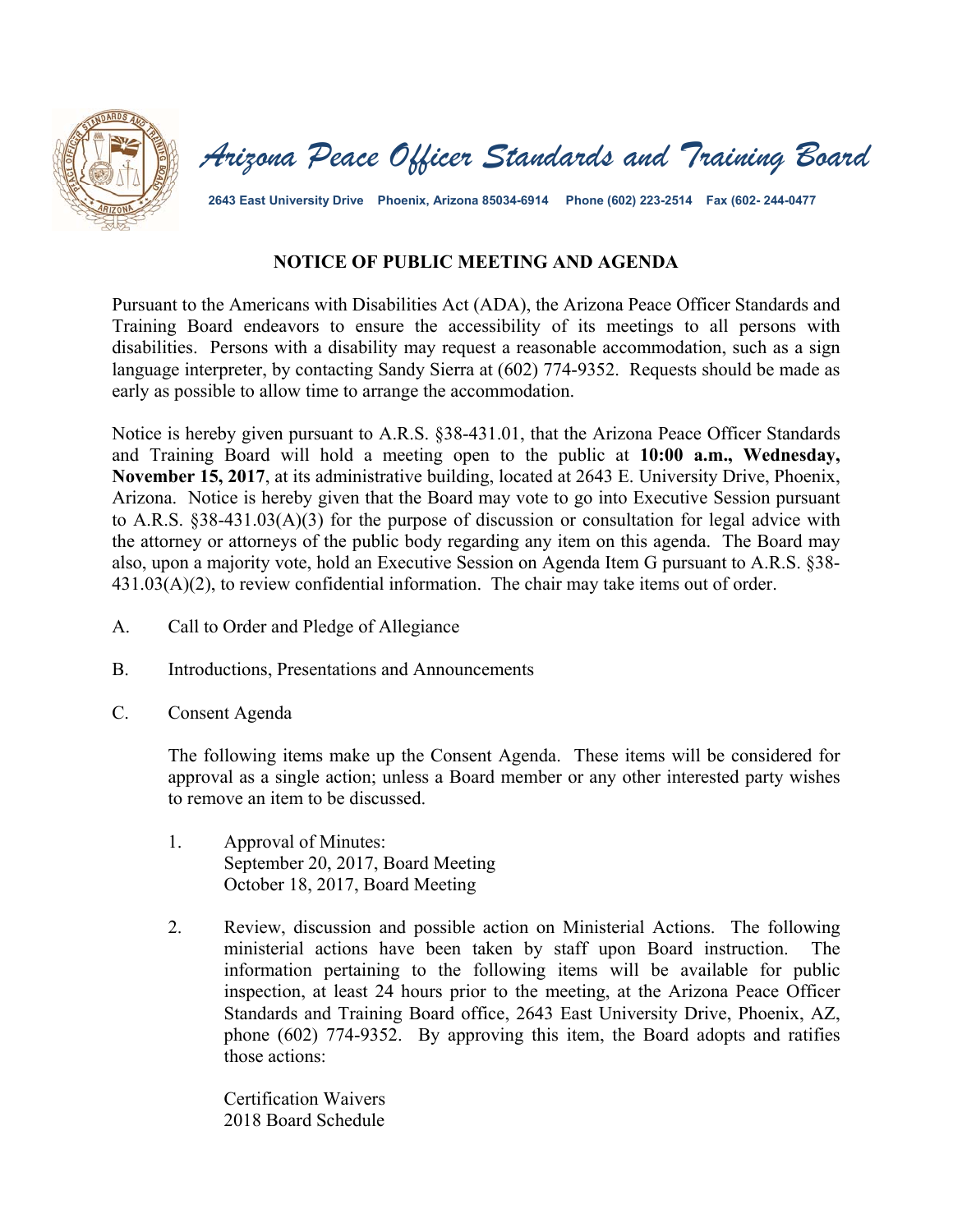- 3. Review, discussion and possible action on Income & Expense Statement for September 2017
- 4. Consent Agreements for Voluntary Relinquishment of Peace Officer Certification for the following:

| 17-118 | Page Police Department            |
|--------|-----------------------------------|
| 17-124 | <b>Glendale Police Department</b> |
| 17-107 | <b>Chandler Police Department</b> |
| 16-155 | Phoenix Police Department         |
| 17-076 | Mesa Police Department            |
| 15-143 | Page Police Department            |
| 17-131 | <b>ASU Police Department</b>      |
|        |                                   |

D. Executive Director's Report

The Board may receive updates on any of the following Report items; it may discuss, provide direction or ask questions of the Executive Director on any of these items. The order of the Report is at the discretion of the Executive Director and the Chairman and may be revisited at any time during the meeting.

- 1. Budget Update (including expenditures and revenues).
- 2. Communications with law enforcement associations, groups and agencies.
- 3. Personnel and staffing.
- E. Legislative Update

 The Board will receive updates on enabling statute changes and on the progress of Bills of interest to the Board; it may provide direction to the Executive Director concerning positions to take on any legislation impacting the Board's authority or duties.

F. Summary of Current Events that affect the Arizona Peace Officer Standards and Training Board (AZ POST).

This is the time for the Chair or Executive Director to give a brief summary on current events that affect the Board. It is informational only and no discussion may occur.

- G. Review, Discussion and Possible Action on a Petition from the Arizona Corporation Commission – Securities Division for a restricted full authority peace officer certification for applicant Alex M. Ramirez III.
- H. Reports

The Board may receive updates on any of the following Report items; it may discuss or ask questions of the presenter on any of these items.

1. Department of Corrections - The Director or designee will report on the state of recruitment, retention and academy classes for correctional officers.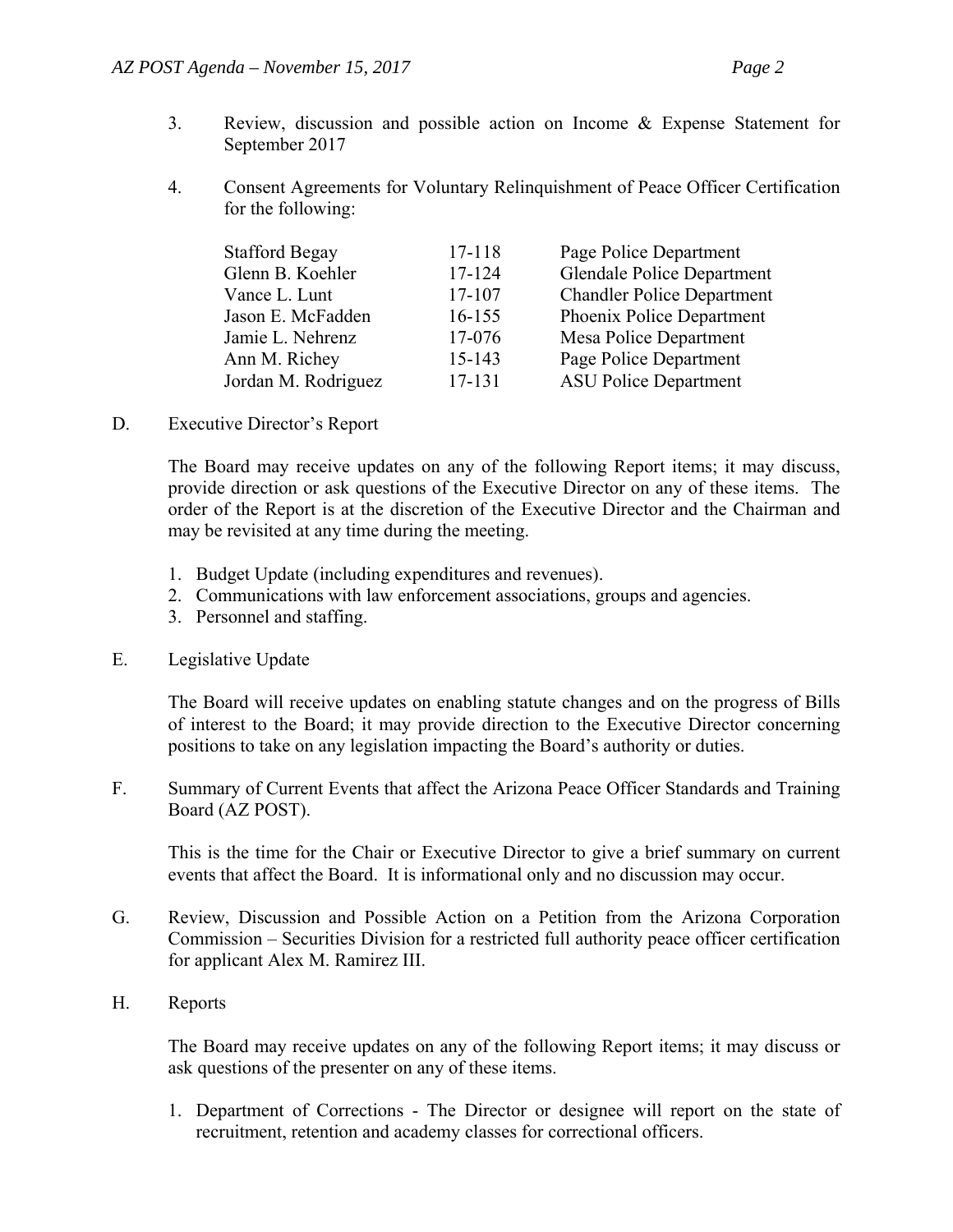2. In-Service Training – The Training Manager will report on ongoing training programs provided to law enforcement officers throughout the state.

## I. Final Action Cases – Review, Discussion and Possible Action

*Accept, Reject, or Modify the Findings of Fact and Conclusions of Law of the Administrative Law Judge Decision and vote on appropriate disposition on the following case:* 

1. Walker S. Morgan 17-046 Pinal County Sheriff's Office

*Accept, Reject, or Modify the Findings of Fact and Conclusions of Law and vote on appropriate disposition on the following cases:* 

| 2. Raymond A. Gomez      | 17-021 | <b>Avondale Police Department</b>  |
|--------------------------|--------|------------------------------------|
| 3. Brittney J. Martin    | 17-067 | Lake Havasu City Police Department |
| 4. Alejandro Mendez      | 17-075 | <b>Glendale Police Department</b>  |
| 5. Sylvester R. Thornton | 15-151 | Scottsdale Police Department       |

## J. New Cases – Review, Discussion and Possible Action

|         | Shannon R. Johnson     | 17-139 | Navajo Division of Public Safety        |
|---------|------------------------|--------|-----------------------------------------|
|         | 2. Virgil Martin       | 17-125 | Navajo Division of Public Safety        |
|         | 3. Michael Peshlakai   | 17-128 | Navajo Division of Public Safety        |
|         | 4. Houston Aday        | 17-095 | San Carlos Recreation and Wildlife      |
|         | 5. Gregory T. Theobald | 17-137 | Mesa Police Department                  |
|         | 6. Garrett A. Dever    | 17-097 | <b>Chandler Police Department</b>       |
|         | 7. David M. Ramirez    | 17-119 | Fort Mojave Tribal Police Department    |
|         | 8. Nancy Talamante     | 17-102 | Phoenix Police Department               |
| $9^{+}$ | Scott B. Duncan        | 16-080 | El Mirage Police Department             |
|         | 10. Jonathan D. Kemp   | 16-107 | Peoria Police Department                |
|         | 11. William McVey      | 16-095 | Maricopa County Attorney's Office       |
|         | 12. Edward S. Perez    | 15-136 | Tohono O'odham Nation Police Department |
|         | 13. Dallas P. Ragan    | 16-096 | Maricopa County Attorney's Office       |

## K. Call to the Public

The Board has jurisdiction over standards, training and discipline of peace officers relating to their duties to enforce the laws of this state and the political subdivisions of this state. Members of the public are permitted to speak for no more than five minutes each on any matter that is within the Board's jurisdiction.

The Chair will limit the individual time allotment to three minutes if a number of people wish to address the Board. The Board may direct staff to study the matter or ask that the matter be placed on a future agenda. No discussion or action may take place on any matter not on the agenda.